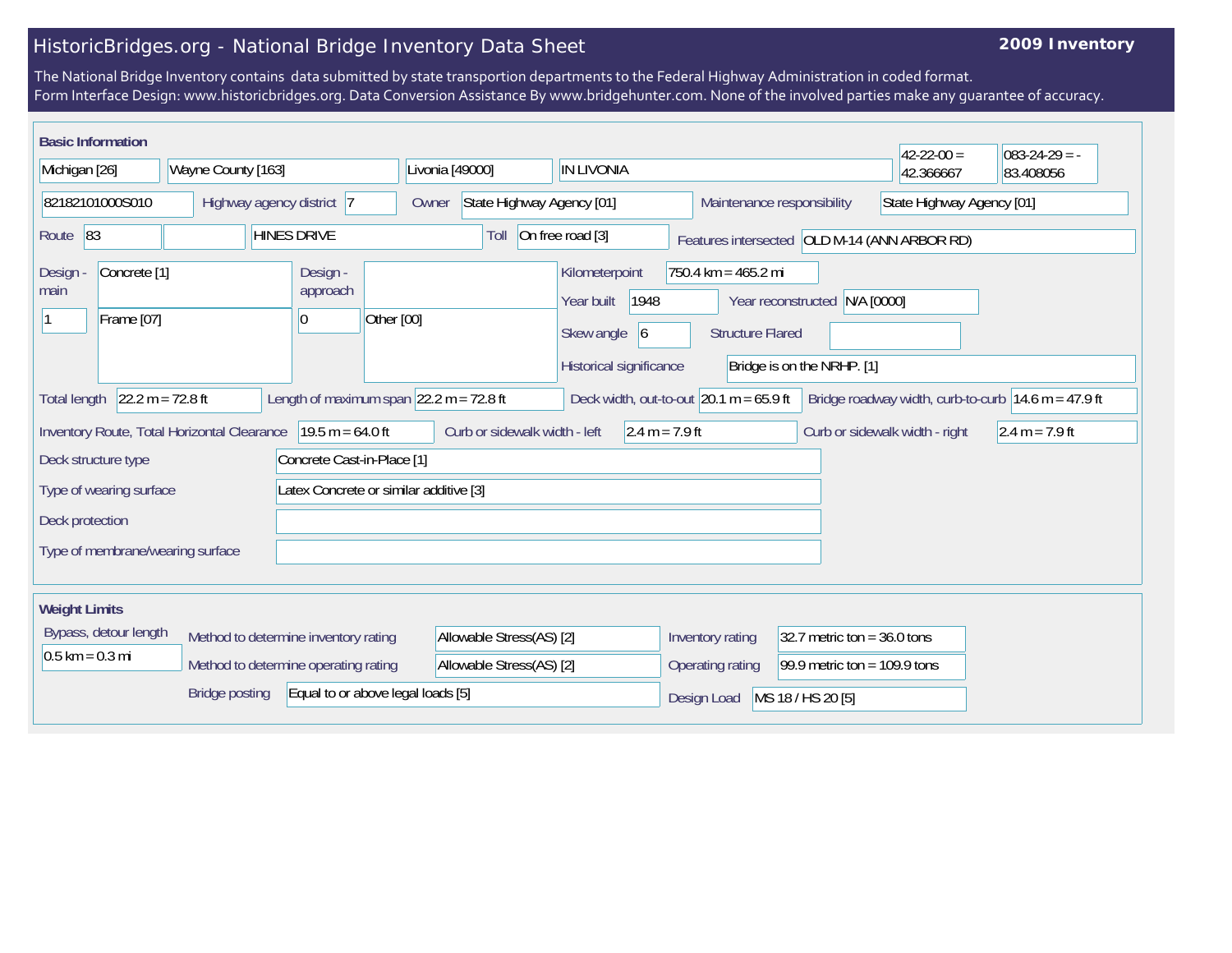| <b>Functional Details</b>                                                                                                                                       |                                                                                            |  |  |  |  |  |  |
|-----------------------------------------------------------------------------------------------------------------------------------------------------------------|--------------------------------------------------------------------------------------------|--|--|--|--|--|--|
| Average daily truck traffi<br><b>Average Daily Traffic</b><br>15000                                                                                             | Year 1978<br>Future average daily traffic<br>15000<br>1977<br>%<br>Year                    |  |  |  |  |  |  |
| Other Principal Arterial (Urban) [14]<br>Road classification<br>Lanes on structure 4<br>Approach roadway width<br>14.6 m = $47.9$ ft                            |                                                                                            |  |  |  |  |  |  |
| Type of service on bridge Highway-pedestrian [5]<br>Bridge median<br>Direction of traffic 2 - way traffic [2]                                                   |                                                                                            |  |  |  |  |  |  |
| Parallel structure designation<br>No parallel structure exists. [N]                                                                                             |                                                                                            |  |  |  |  |  |  |
| Highway, with or without ped Lanes under structure<br>Navigation control<br>Not applicable, no waterway. [N]<br>Type of service under bridge<br>$\vert 2 \vert$ |                                                                                            |  |  |  |  |  |  |
| Navigation vertical clearanc<br>$0 = N/A$                                                                                                                       | Navigation horizontal clearance $\vert$ 0 = N/A                                            |  |  |  |  |  |  |
| Minimum navigation vertical clearance, vertical lift bridge                                                                                                     | Minimum vertical clearance over bridge roadway<br>$99.99 m = 328.1 ft$                     |  |  |  |  |  |  |
| Minimum lateral underclearance reference feature Highway beneath structure [H]                                                                                  |                                                                                            |  |  |  |  |  |  |
| Minimum lateral underclearance on right $3.6$ m = 11.8 ft                                                                                                       | Minimum lateral underclearance on left $0 = N/A$                                           |  |  |  |  |  |  |
| Minimum vertical underclearance reference feature Highway beneath structure [H]<br>Minimum Vertical Underclearance $ 4.45 \text{ m} = 14.6 \text{ ft} $         |                                                                                            |  |  |  |  |  |  |
| Appraisal ratings - underclearances Somewhat better than minimum adequacy to tolerate being left in place as is [5]                                             |                                                                                            |  |  |  |  |  |  |
| <b>Repair and Replacement Plans</b>                                                                                                                             |                                                                                            |  |  |  |  |  |  |
| Type of work to be performed                                                                                                                                    | Work to be done by contract [1]<br>Work done by                                            |  |  |  |  |  |  |
| Bridge deck replacement with only incidental<br>widening. [37]                                                                                                  | Bridge improvement cost<br>$ 0\rangle$<br>$ 0\rangle$<br>Roadway improvement cost          |  |  |  |  |  |  |
|                                                                                                                                                                 | $22.3 m = 73.2 ft$<br>Length of structure improvement<br>Total project cost<br>$ 0\rangle$ |  |  |  |  |  |  |
|                                                                                                                                                                 | Year of improvement cost estimate                                                          |  |  |  |  |  |  |
|                                                                                                                                                                 | Border bridge - state<br>Border bridge - percent responsibility of other state             |  |  |  |  |  |  |
|                                                                                                                                                                 | Border bridge - structure number                                                           |  |  |  |  |  |  |